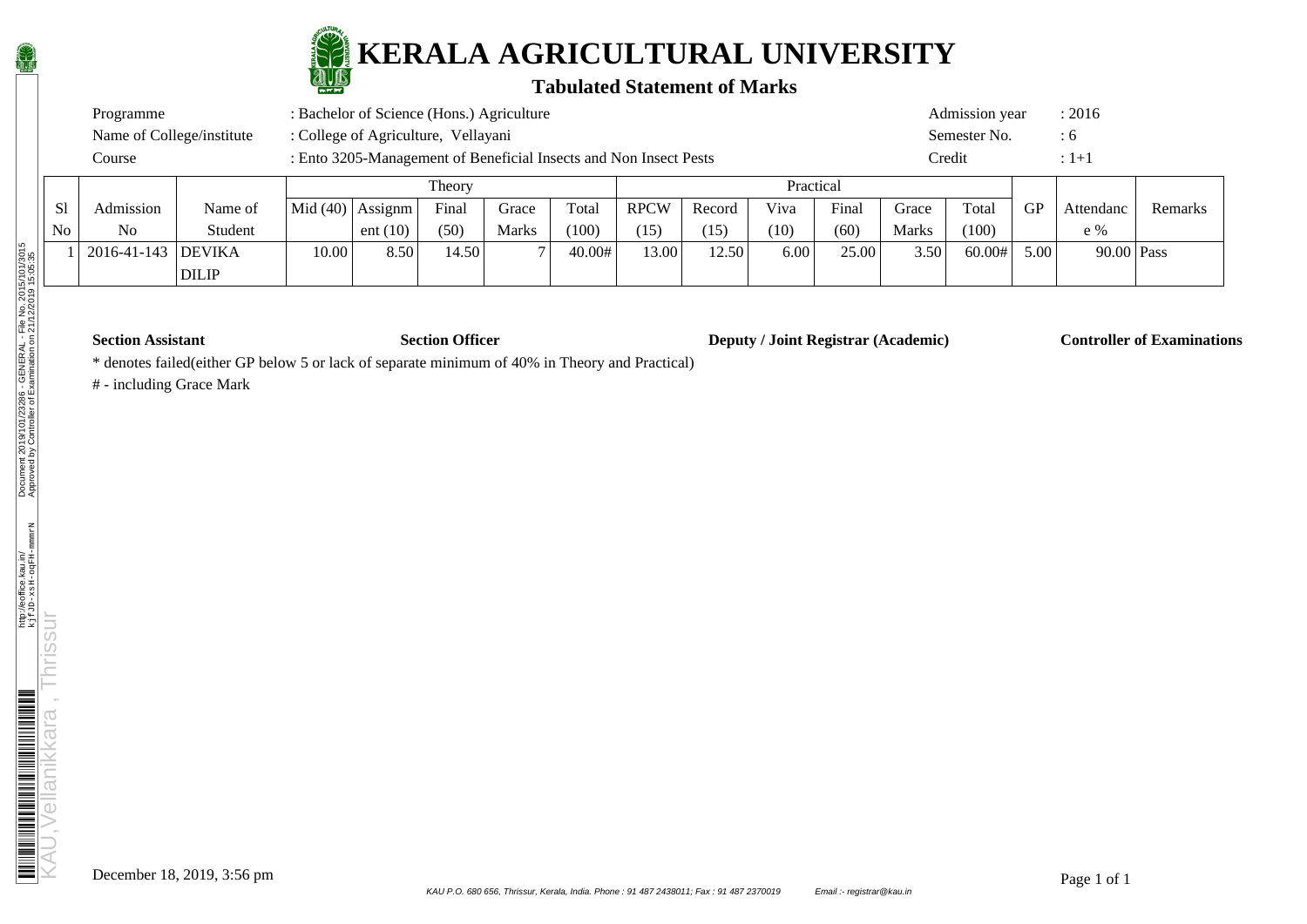

#### **Tabulated Statement of Marks**

|       | Programme                 |                 | Admission year                      |            | : 2016       |                           |               |    |              |         |     |
|-------|---------------------------|-----------------|-------------------------------------|------------|--------------|---------------------------|---------------|----|--------------|---------|-----|
|       | Name of College/institute |                 | : College of Agriculture, Vellayani |            |              |                           |               |    | Semester No. |         | : 6 |
|       | Course                    |                 | Credit                              |            | $: 2 + 0$    |                           |               |    |              |         |     |
|       |                           |                 |                                     |            | Theory       |                           |               |    |              |         |     |
| S1 No | <b>Admission No</b>       | Name of Student | Mid(40)                             | Assignment | Final $(50)$ | Grace                     | Total $(100)$ | GP | Attendance % | Remarks |     |
|       |                           |                 |                                     | (10)       |              | $\mathbf{r}$ $\mathbf{r}$ |               |    |              |         |     |

| Admission No | Name of Student               | Mid $(40)$        | Assignment<br>$\overline{10}$<br>TÛ | Final $(50)$ | Grace<br><b>Marks</b> | Total<br>(100) | GР   | Attendance % | Remarks |  |
|--------------|-------------------------------|-------------------|-------------------------------------|--------------|-----------------------|----------------|------|--------------|---------|--|
| 2016-41-143  | <b>DILIP</b><br><b>DEVIKA</b> | 5.50 <sup>2</sup> | 10.00                               | 27.00        | 4.50                  | 50.00#         | 5.00 | 84.00 Pass   |         |  |

**Section Assistant Section Officer Deputy / Joint Registrar (Academic) Controller of Examinations** 

\* denotes failed(either GP below 5 or lack of separate minimum of 40% in Theory and Practical)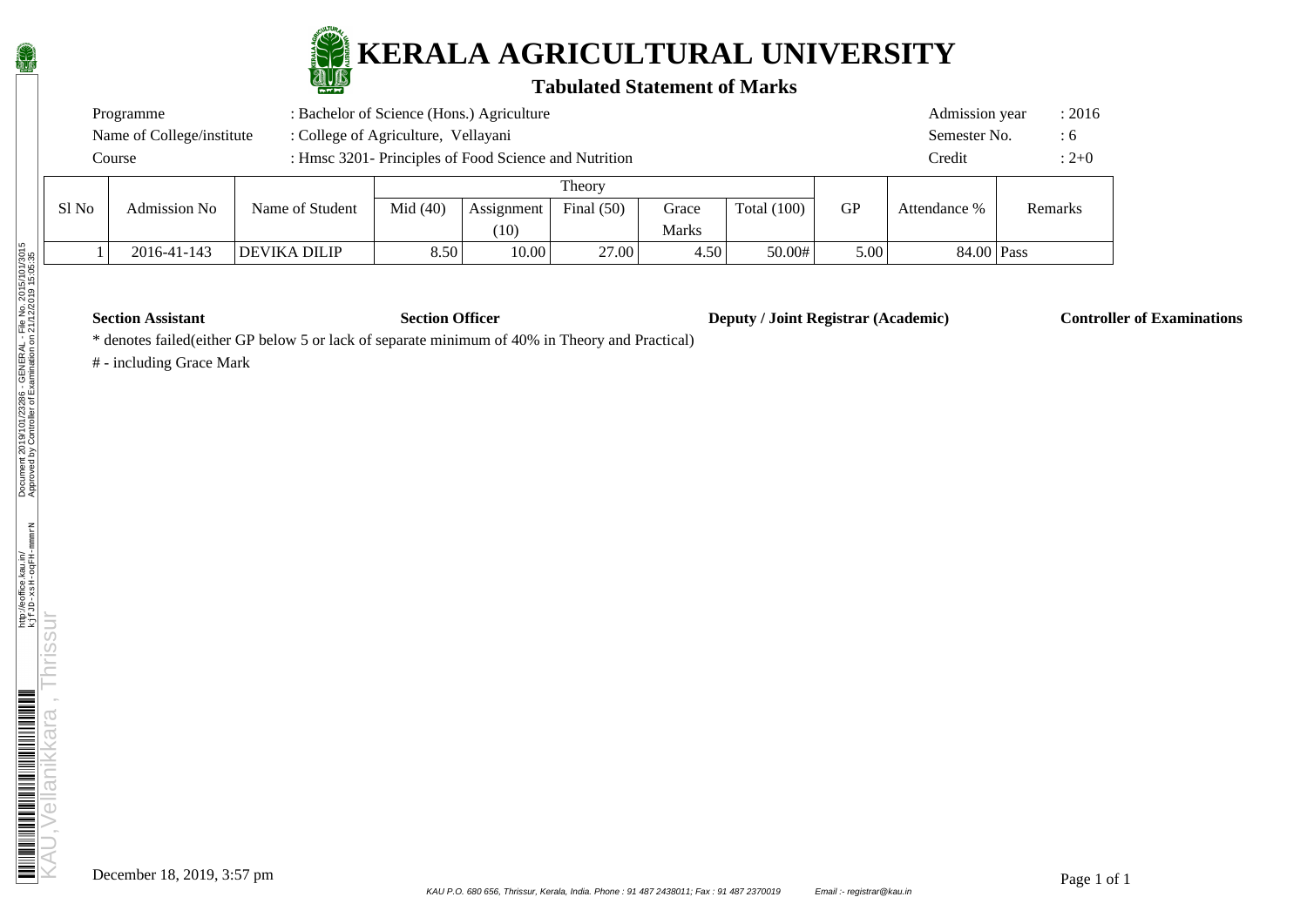

### **Tabulated Statement of Marks**

| Programme                 | : Bachelor of Science (Hons.) Agriculture           | Admission year | : 2016 |
|---------------------------|-----------------------------------------------------|----------------|--------|
| Name of College/institute | : College of Agriculture, Vellayani                 | Semester No.   |        |
| Course                    | : Hort 3207-Landscaping and Ornamental Horticulture | Credit         | $:1+1$ |

|                |                    |              |            |            | Theory |              |        |             |        | Practical |       |              |        |      |            |         |
|----------------|--------------------|--------------|------------|------------|--------|--------------|--------|-------------|--------|-----------|-------|--------------|--------|------|------------|---------|
| S1             | Admission          | Name of      | Mid $(40)$ | Assignm    | Final  | Grace        | Total  | <b>RPCW</b> | Record | Viva      | Final | Grace        | Total  | GP   | Attendanc  | Remarks |
| N <sub>0</sub> | N <sub>o</sub>     | Student      |            | ent $(10)$ | (50)   | <b>Marks</b> | (100)  | (15)        | (15)   | (10)      | (60)  | <b>Marks</b> | (100)  |      | $e\%$      |         |
|                | 2016-41-143 DEVIKA |              | 3.00       | 8.75       | 19.00  | 4.50         | 45.25# | 14.00       | 13.00  | 7.00      | 16.25 | 4.50         | 54.75# | 5.00 | 80.00 Pass |         |
|                |                    | <b>DILIP</b> |            |            |        |              |        |             |        |           |       |              |        |      |            |         |

**Section Assistant Section Officer Deputy / Joint Registrar (Academic) Controller of Examinations** 

\* denotes failed(either GP below 5 or lack of separate minimum of 40% in Theory and Practical)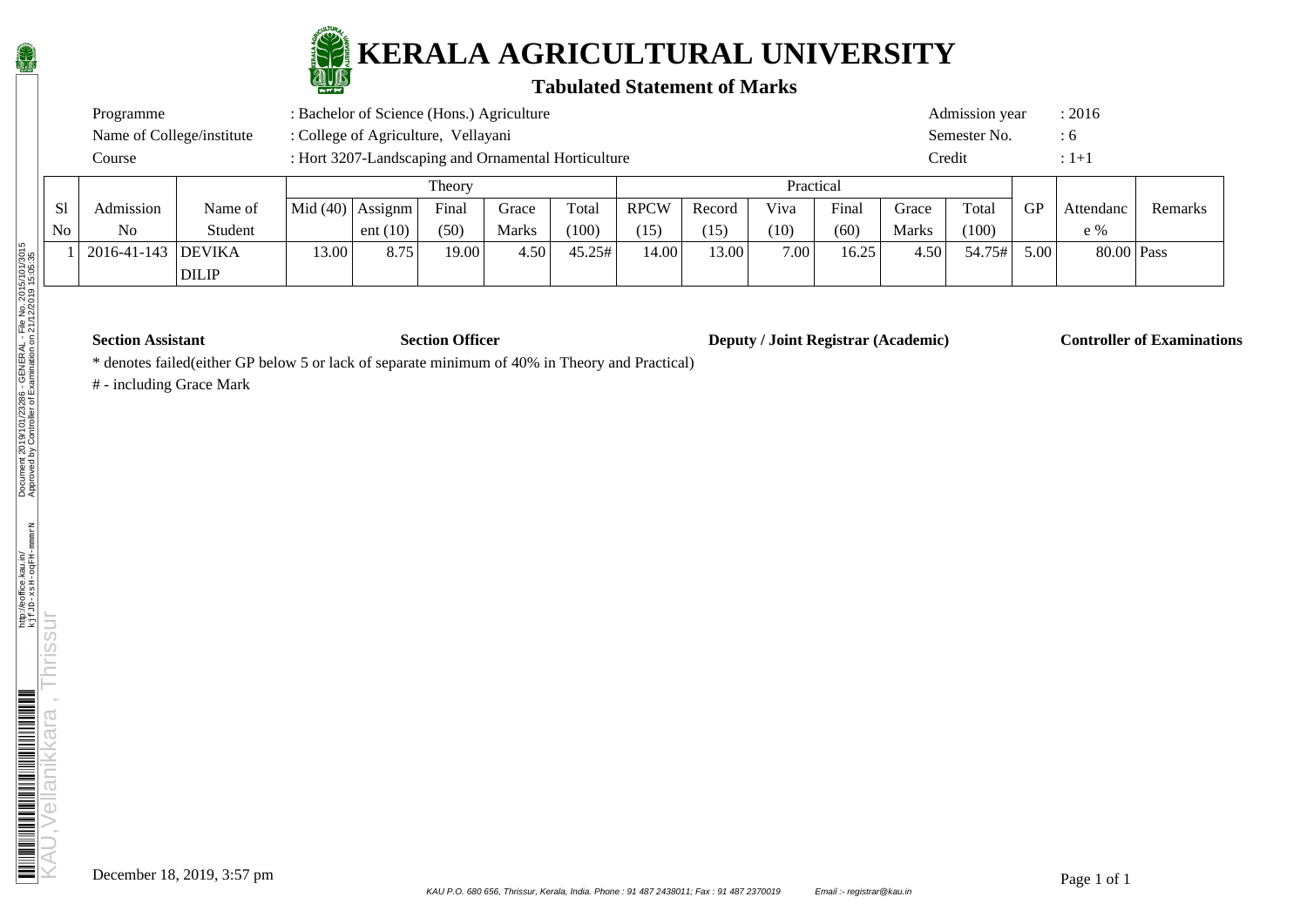

### **Tabulated Statement of Marks**

| Course                    | : Nema 3201-Plant Parasitic Nematodes and their Management<br>$\Gamma$ | $\mathbf{r}$ $\mathbf{r}$ 1 | Credit         |        |
|---------------------------|------------------------------------------------------------------------|-----------------------------|----------------|--------|
| Name of College/institute | : College of Agriculture, Vellayani                                    |                             | Semester No.   | : 6    |
| Programme                 | : Bachelor of Science (Hons.) Agriculture                              |                             | Admission year | : 2016 |

|    |                    |              |                                          |            | Theory |       |        |             |        | Practical |       |              |        |           |            |         |
|----|--------------------|--------------|------------------------------------------|------------|--------|-------|--------|-------------|--------|-----------|-------|--------------|--------|-----------|------------|---------|
| S1 | Admission          | Name of      | $\vert$ Mid (40) $\vert$ Assignm $\vert$ |            | Final  | Grace | Total  | <b>RPCW</b> | Record | Viva      | Final | Grace        | Total  | <b>GP</b> | Attendanc  | Remarks |
| No | N <sub>o</sub>     | Student      |                                          | ent $(10)$ | (50)   | Marks | (100)  | (15)        | (15)   | (10)      | (60)  | <b>Marks</b> | (100)  |           | $e\%$      |         |
|    | 2016-41-143 DEVIKA |              | 6.00                                     | 8.50       | 29.50  | 0.37  | 44.37# | 12.00       | 13.50  | 5.00      | 24.75 | 0.38         | 55.63# | 5.00      | 78.00 Pass |         |
|    |                    | <b>DILIP</b> |                                          |            |        |       |        |             |        |           |       |              |        |           |            |         |

**Section Assistant Section Officer Deputy / Joint Registrar (Academic) Controller of Examinations** 

\* denotes failed(either GP below 5 or lack of separate minimum of 40% in Theory and Practical)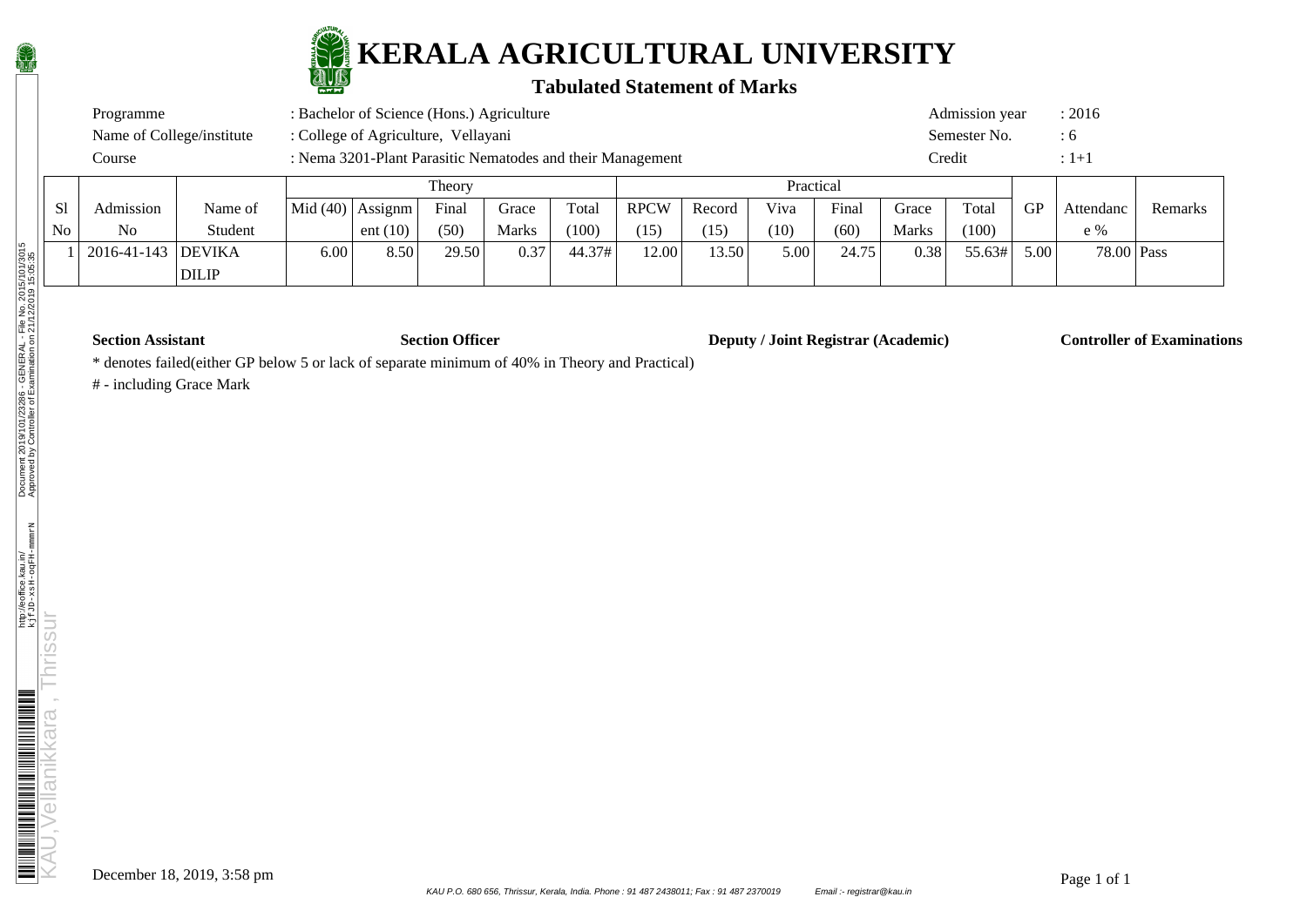

### **Tabulated Statement of Marks**

| Programme                 | : Bachelor of Science (Hons.) Agriculture        | Admission year | : 2016      |
|---------------------------|--------------------------------------------------|----------------|-------------|
| Name of College/institute | : College of Agriculture, Vellayani              | Semester No.   |             |
| Course                    | : Stat 3202-Statistical Methods and Applications | Credit         | $\cdot$ 2+1 |

|    |                    |              |                         |            | Theory |              |        |             |        | Practical |       |              |        |           |            |         |
|----|--------------------|--------------|-------------------------|------------|--------|--------------|--------|-------------|--------|-----------|-------|--------------|--------|-----------|------------|---------|
| S1 | Admission          | Name of      | $ Mid(40) $ Assignm $ $ |            | Final  | Grace        | Total  | <b>RPCW</b> | Record | Viva      | Final | Grace        | Total  | <b>GP</b> | Attendanc  | Remarks |
| No | N <sub>o</sub>     | Student      |                         | ent $(10)$ | (50)   | <b>Marks</b> | (100)  | (15)        | (15)   | (10)      | (60)  | <b>Marks</b> | (100)  |           | $e\%$      |         |
|    | 2016-41-143 DEVIKA |              | 1.00 <sub>l</sub>       | 9.75       | 9.50   | 19.50        | 49.75# | 13.00       | 13.50  | 7.00      | 14.50 | 2.50         | 50.50# | 5.00      | 80.77 Pass |         |
|    |                    | <b>DILIP</b> |                         |            |        |              |        |             |        |           |       |              |        |           |            |         |

**Section Assistant Section Officer Deputy / Joint Registrar (Academic) Controller of Examinations** 

\* denotes failed(either GP below 5 or lack of separate minimum of 40% in Theory and Practical)